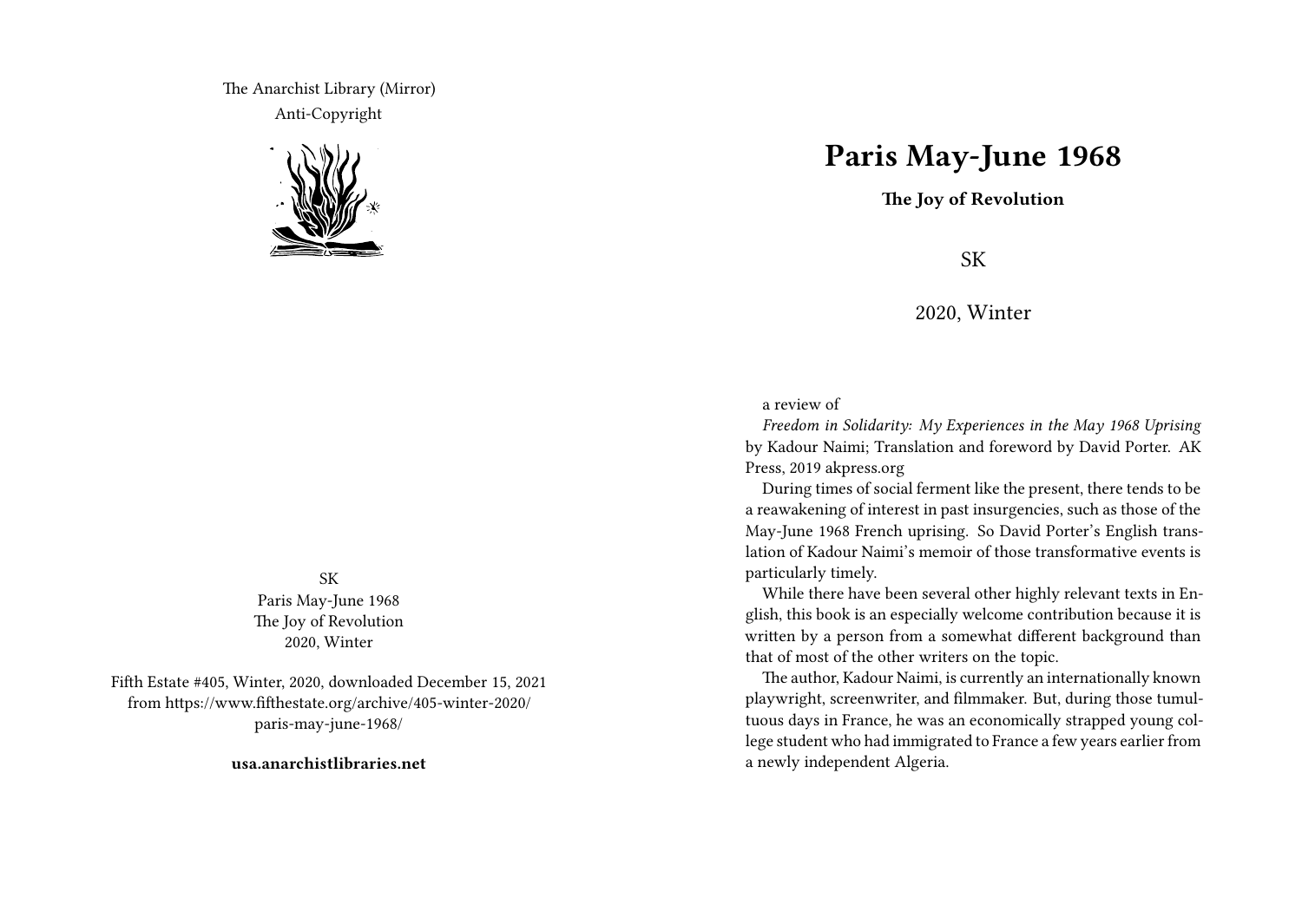Naimi grew up in a working class family. As a teenager he was actively involved in some very dangerous demonstrations against the French colonial government. He also participated in local community self-defense against the right-wing French settlers intent on terrorizing North Africans.

In 1962, when Algeria gained independence, European owners and managers fled the country, workers initiated self-management involving hundreds of thousands on farms,

in factories, workshops and other enterprises throughout the country. Naimi witnessed this firsthand. He was inspired by the workers' creativity and challenges to the established hierarchies when he brought lunch to his father at a shoe factory.

Naimi's desire to become a playwright led him to immigrate to France in 1966 at the age of 21 and enroll in the École Supérieure d'Art Dramatique (the School of Drama) in Strasbourg, 300 miles east of Paris. To his delight Strasbourg turned out to be one of the hotbeds of student radicalism. When the 1968 upheaval broke out, he welcomed it enthusiastically, sensing self-management principles in much of the student movement and hope in the workers' general strike and occupations. He was a participant in radical activities centered at Strasbourg University.

At that time, Naimi knew nothing much about anarchist ideas beyond authoritarian Marxist falsifications of them. He appreciated Marx's early writings concerning social and intellectual liberation, and his writing on the Paris Commune. But Naimi was also taken in by some of the Maoist claims about the benevolence of elite supervision of popular insurgency. Although he didn't think of himself as an anarchist, he nevertheless had strong anti-authoritarian beliefs, and rejected Leninist ideas that put emphasis on leaders presiding over a party that needed to take power to establish a dictatorship of the proletariat.

Naimi's account makes connections between the personal and political in the French movement. He explores the conflict between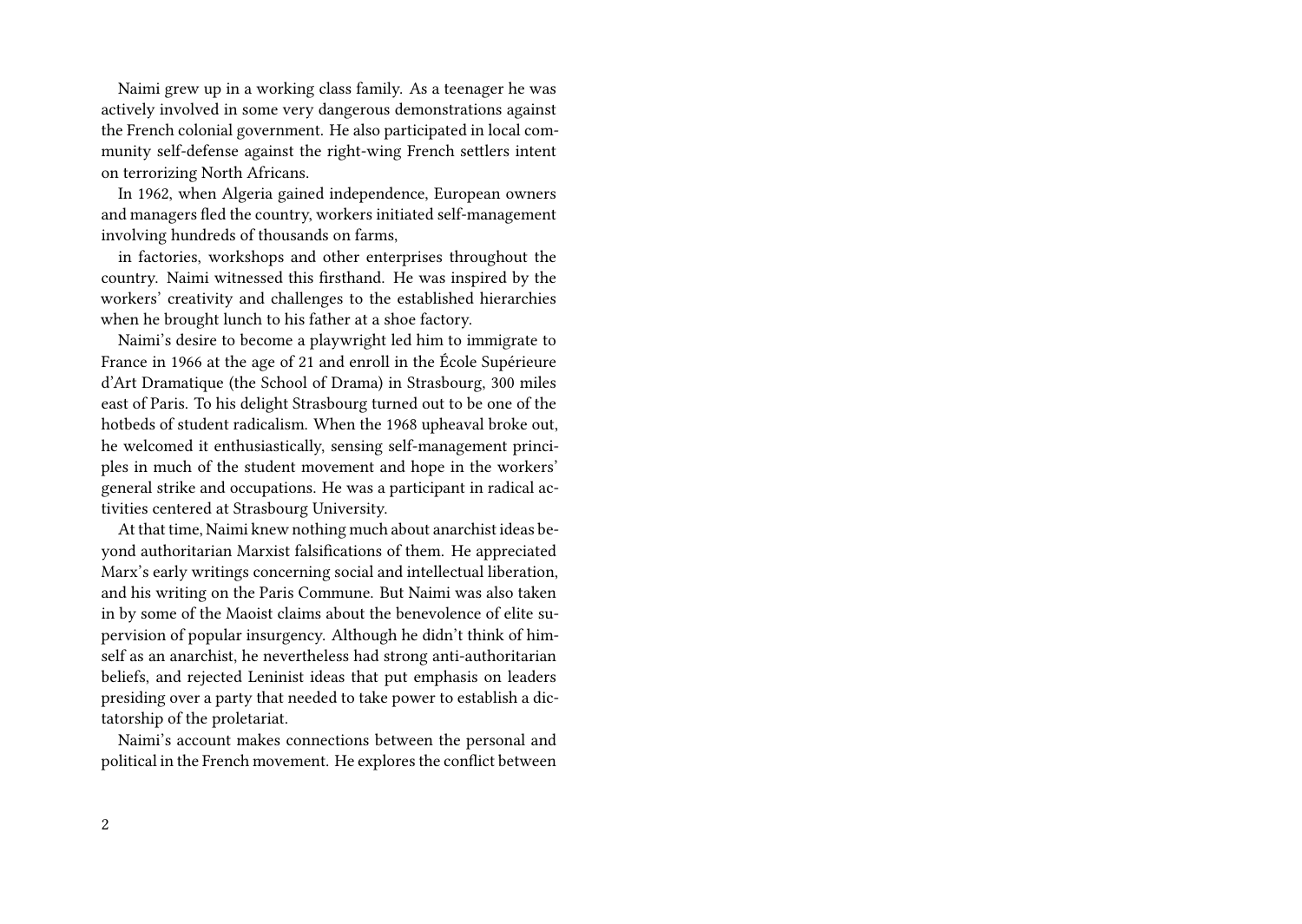his sexual desires and the revolutionary abstinence he learned from studying Maoist ideas.

Having learned from his mother to respect women's intellectual capacities, he was concerned about the low numbers of women involved in discussions during the general assemblies at the occupied universities. But, he tells us, he had no real ideas for remedying this situation.

His experiences in his native Algeria led Naimi to search for ways to challenge hierarchies and authoritarian rules, including those inherent in nationalism and capitalism wherever they appeared. He rejected compromise with Algeria's post-independence military dictatorship, while also rejecting the charade of capitalist democracy.

In July 1968, following the defeat of the revolutionary upsurge, Naimi returned to his home town in Algeria where he helped develop a self-managed theatrical company, the Theatre of the Sea: Company of Research and Experimental Theatrical Productions. The audience was primarily workers of town and countryside, as well as high school and university students, and some intellectuals. Audience participation was strongly encouraged.

But after three years, the troupe was shut down by the military in consultation with authoritarian socialists who rejected the libertarian tendencies it represented and encouraged.

At the end of 1973, Naimi returned to Europe and began exploring the anarchist tradition, including both 19th and 20th century individuals and groups as a way of better understanding the failures of socialist revolutions. In the 1980s he resumed his creative activities in theater and film, addressing the concerns of working people and socially aware intellectuals. He moved to Italy, where he founded the Maldoror Film company, as well as a Film School and the Festival Internazionale Cinema Libero (International Free Film Festival).

Kadour Naimi's memoir is particularly relevant because of his inherently anarchistic perspectives along with his introspective self